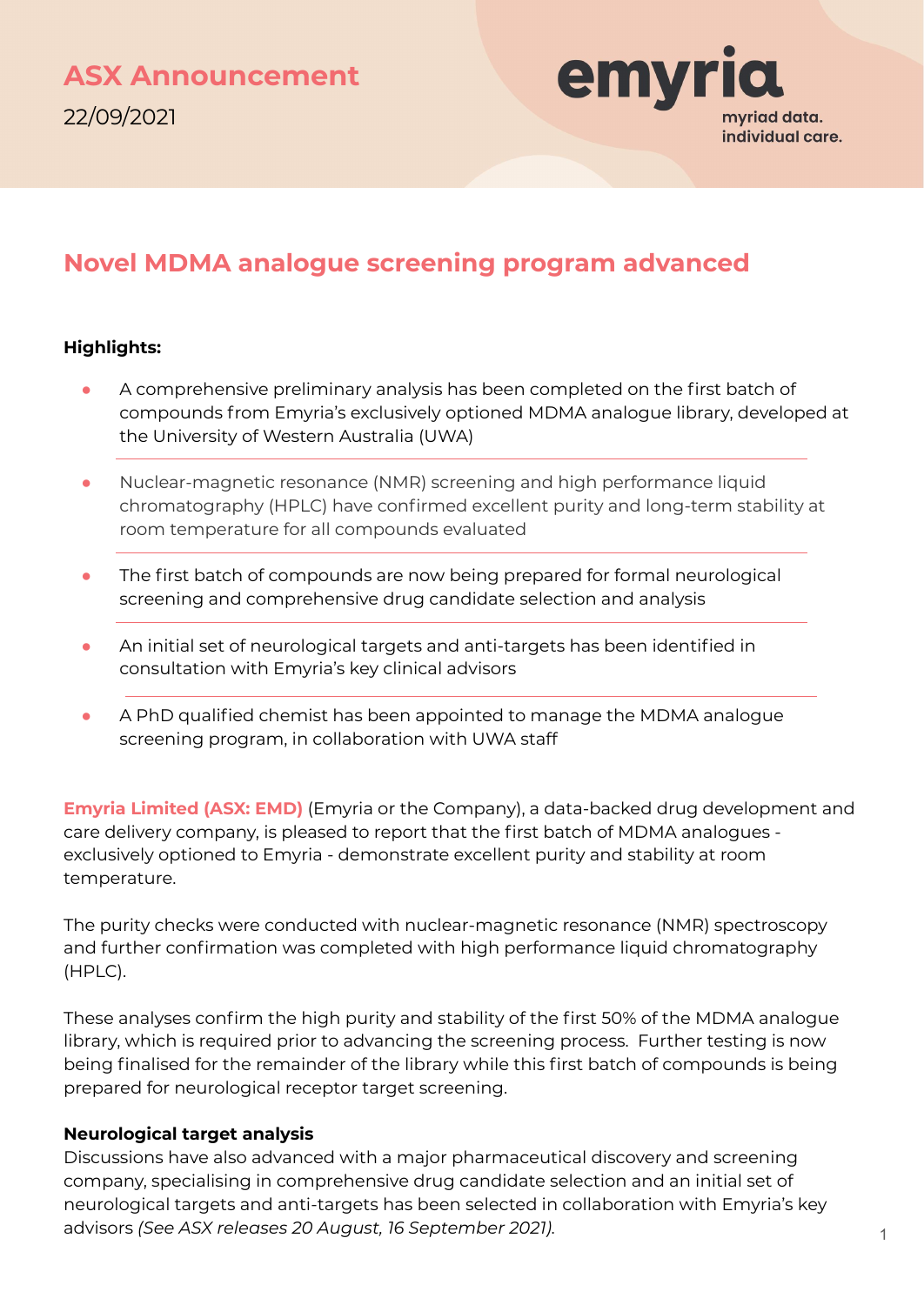# emyria

The planned drug candidate screening panels will provide a comprehensive selection of key *in vitro* assays and safety models that will help support the prioritisation and progression of the most promising drug candidates within the MDMA library. Screening results can also assist in the consideration of suitable clinical indications for the compounds.

A Research Assistant has been hired to assist Emyria in managing the MDMA library. The individual is an PhD qualified chemist who has experience with neurological health research across SE Asia, Australia, UK and the US, including University of Cambridge (schizophrenia project), CHDI Foundation (Cure Huntington's Disease Initiative) and the National University of Malaysia.

**Emyria's Managing Director, Dr. Michael Winlo**, said: *"We're delighted to confirm that the first batch of MDMA-analogues evaluated show excellent purity and stability.* 

*This is an important first step in our drug development program, which can now progress to comprehensive neurological receptor screening.* 

*Emyria's clinical network and data infrastructure is uniquely positioned and committed to advancing MDMA-assisted therapy in Australia, and MDMA drug development globally, to help treat a variety of major psychiatric and neurological conditions."*

# **Emyria's MDMA focus**

In addition to Emyria's MDMA-assisted psychotherapy clinical program (EMDMA-001), Emyria recently secured exclusive rights to a library of more than 100 novel MDMA analogues from UWA, creating a unique drug-discovery pipeline. *(See ASX announcements 05 May, 29 June and 05 August 2021)*

The library of MDMA compounds has been developed by the highly regarded research group of medicinal chemist, Dr. Matt Piggott, who has been working with MDMA analogues, and exploring their therapeutic potential, for more than 10 years.

Emyria is currently screening and expanding the existing library in order to identify families of patentable compounds with the greatest promise as new psychedelic-assisted therapies and treatments for other neurological disorders.

Emyria is leading a global patent strategy, already underway, as well as the further clinical development and commercialisation of this underexplored research space

Emyria's MDMA analogue development program has the potential to result in the registration and commercialisation of multiple, novel, CNS-active compounds to help treat patients with major unmet needs.

The company will provide further updates as the program advances.

This announcement has been approved and authorised for release by the Managing Director of Emyria Limited.